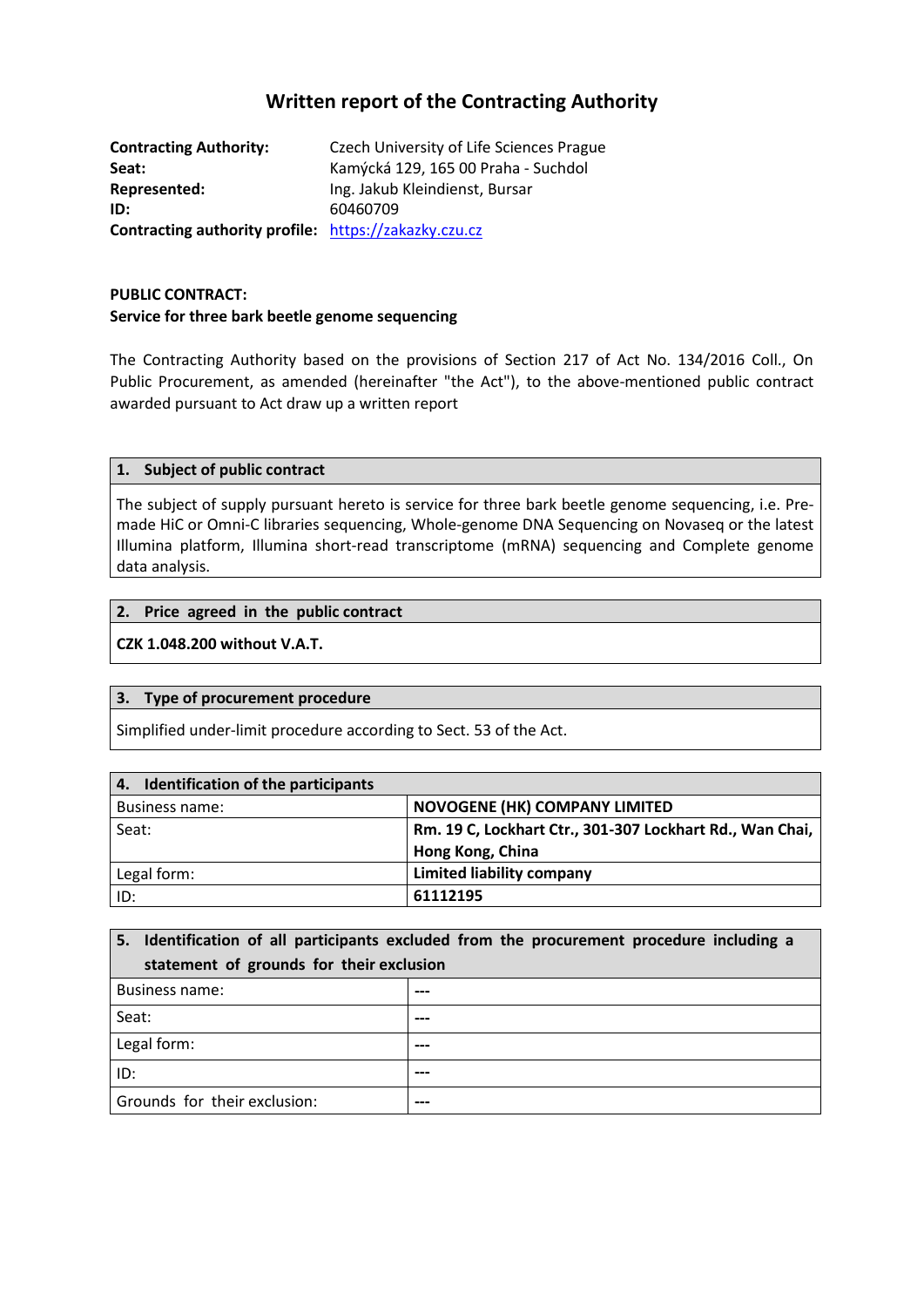| 6. Identification of the economic operators with which a contract or a framework |                                                         |
|----------------------------------------------------------------------------------|---------------------------------------------------------|
| agreement was concluded                                                          |                                                         |
| <b>Business name:</b>                                                            | <b>NOVOGENE (HK) COMPANY LIMITED</b>                    |
| Seat:                                                                            | Rm. 19 C, Lockhart Ctr., 301-307 Lockhart Rd., Wan      |
|                                                                                  | Chai, Hong Kong, China                                  |
| Legal form:                                                                      | <b>Limited liability company</b>                        |
| ID:                                                                              | 61112195                                                |
| Reasons for their selection:                                                     | The Evaluation Committee did not assess the tenders     |
|                                                                                  | because it would assess only one tender. The Evaluation |
|                                                                                  | Committee merely stated the tender was acceptable to    |
|                                                                                  | the Contracting Authority.                              |

| 7. Identification of subcontractors |     |
|-------------------------------------|-----|
| <b>Business name:</b>               | --- |
| Seat:                               | --- |
| Legal form:                         | --- |
| ID:                                 | --- |

## **8. Justification of the use of a negotiated procedure with prior publication or a competitive dialogue procedure**

Was not used

#### **9. Justification of the use of a negotiated procedure without prior publication**

Was not used

#### **10. Justification of the use of a light regime**

Was not used

## **11. Justification of the cancellation of the procurement procedure or of not setting up a dynamic purchasing system**

Was not used

# **12. Justification of the use of means of communication other than electronic means for the submission of tenders**

In accordance with the Act, the Contracting Authority allowed the submission of tenders only in electronic form.

# **13. List of persons who were found to have a conflict of interest and a list of subsequently adopted measures**

No conflict of interest was identified for any person.